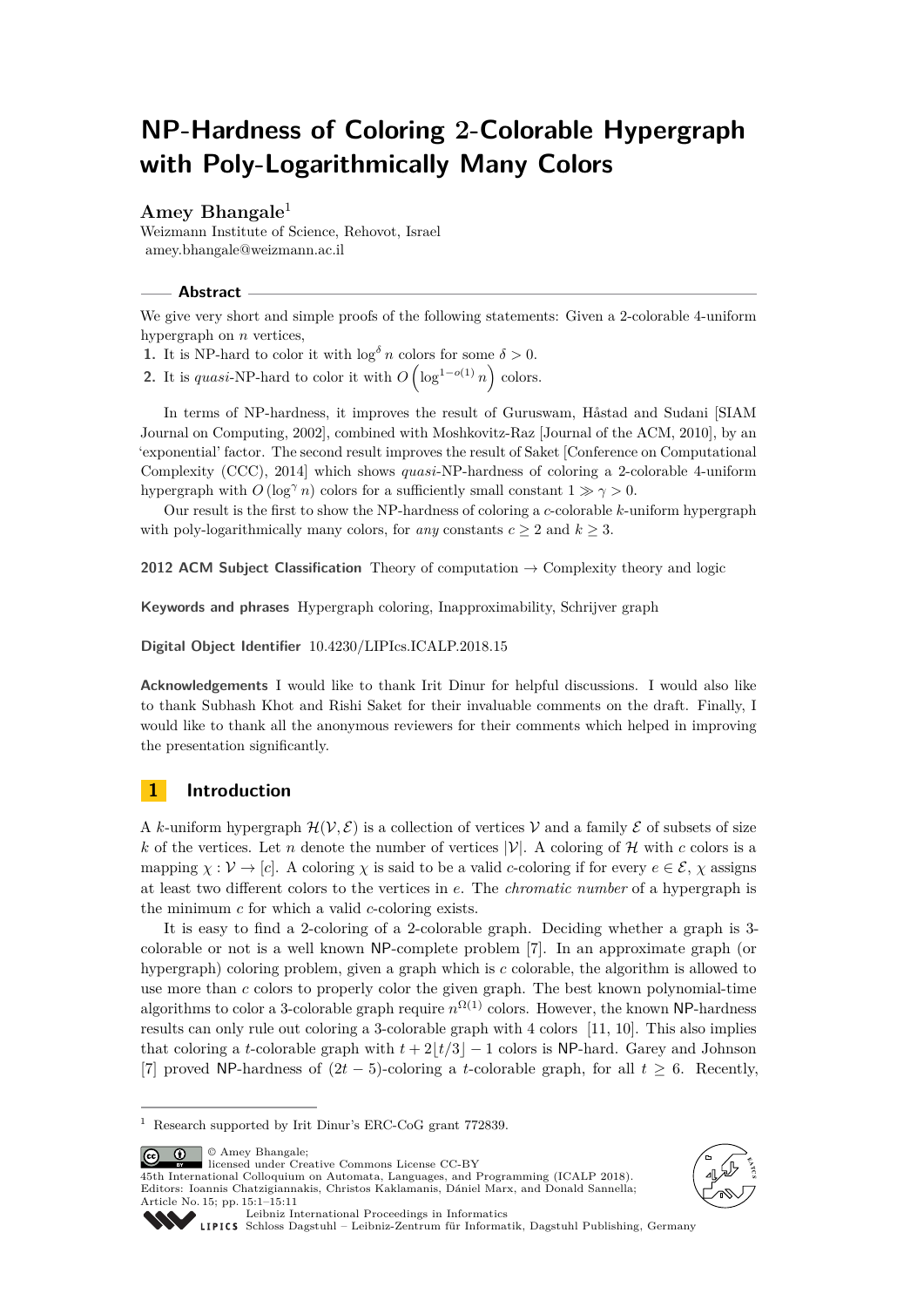#### **15:2 Hypergraph Coloring**

Brakensiek-Guruswami [\[4\]](#page-9-3) showed that for all  $t \geq 3$ , it is NP-hard to find a *c*-coloring when  $c \leq 2t - 2.$ 

For hypergraphs with uniformity 3 and more, the situation is completely different when the hypergraph is 2-colorable. The best known approximation algorithm for coloring a 2-colorable hypergraph is with  $n^{\epsilon}$  color for some explicit  $\epsilon \in (0,1)$ . It is easy to see that if *t*-coloring of *c*-colorable *k*-uniform hypergraphs is hard, then it also implies a similar hardness result for  $k'$ -uniform hypergraphs for any  $k' > k$  up to polynomial-time reductions i.e. coloring a *c*-colorable  $k'$ -uniform hypergraph with  $t$  colors is also hard. Therefore, the wishful inapproximability result is to get  $n^{\epsilon}$  coloring hardness for 2-colorable 3-uniform hypergraphs for some  $\epsilon > 0$ .

Two directions have been pursued in literature. One is getting better and better hardness results in terms of colorability, where the uniformity of a hypergraph is any constant *k* and the guarantee is that the hypergraph is colorable with constantly many colors. The other is getting hardness results for smaller values of *k* . Both the directions are equally interesting and have been looked into for several years. Table [1](#page-2-0) summarizes the known inapproximability results: For *e.g.* Guruswami *et al*. [\[9\]](#page-9-4) (the first row) showed that given a 2-colorable 4-uniform hypergraph, there is no polynomial-time algorithm to color it with *O*  $\left(\frac{\log \log n}{\log \log \log n}\right)$  many colors unless  $\mathsf{NP} \subseteq \mathsf{DTIME}\left(n^{O(\log \log n)}\right)$ . We would like to point out that the condition  $\mathsf{NP} \subsetneq \mathsf{DTIME}\left(n^{O(\log \log n)}\right)$  from [\[9\]](#page-9-4) can be replaced with  $\mathsf{P} \neq \mathsf{NP}$ , if one carries out the reduction of [\[9\]](#page-9-4) starting with the PCP of [\[17\]](#page-10-1).

We prove the following results:

<span id="page-1-0"></span>**Findment 1.** Assuming  $NP \nsubseteq DTIME(n^{O(\log \log n)})$ , there is no polynomial-time algorithm *that colors a* 2*-colorable* 4*-uniform hypergraph on <i>n vertices with*  $O\left(\frac{\log n}{\log \log n}\right)$  *colors.* 

Although an explicit constant in the exponent of  $\log n$  was not mentioned in [\[19\]](#page-10-2), it is less than 0*.*01. Therefore, [Theorem 1](#page-1-0) improves the best known inapproximability result by Saket [\[19\]](#page-10-2) by a large polynomial factor, in terms of coloring with few colors. However, both the results are incomparable (See [Remark 1\)](#page-1-1).

Our second result shows NP-hardness of coloring a 2-colorable 4-uniform hypergraph.

<span id="page-1-1"></span>**I Theorem 2.** Assuming  $P \neq NP$ , there is no polynomial-time algorithm that colors a 2-colorable 4-uniform hypergraph on *n* vertices with  $\log^{\delta} n$  colors for some  $\delta > 0$ .

[Theorem 2](#page-1-1) improves the best known inapproximability result by Guruswami *et al*.[\[9\]](#page-9-4) by an'exponential' factor, in terms of coloring with few colors. In fact, our result is the first to show the NP-hardness of coloring a *c*-colorable *k*-uniform hypergraph with  $poly(log n)$ colors for any constants  $c \geq 2$  and  $k \geq 3$ .

An independent set in a hypergraph is defined as a set of vertices such that no hyperedge lies entirely within the set. In a valid coloring of a hypergraph, the vertices colored with the same color form an independent set. Thus, saying that a hypergraph does not contain an independent set of size *n/c* is stronger than saying that it cannot be colored with *c* colors.

In terms of approximating the size of the maximum independent set, Khot-Saket [\[15\]](#page-10-3) showed that given an *almost* 2-colorable 4-uniform hypergraph, it is quasi-NP-hard to find an independent set of fractional size  $2^{(\log n)^{1-\gamma}}$ , for any  $\gamma > 0$ . More concretely, they show that it is quasi-NP-hard to distinguish between cases when a 4-uniform hypergraph has an independent set of size at least  $\left(\frac{n}{2} - o(n)\right)$  vs. when it has no independent set of size  $n/2^{(\log n)^{1-\gamma}}$ , for any  $\gamma > 0$ .

► Remark. With the exception of results from this paper and Dinur *et al.*(denoted by <sup>\*\*</sup> in Table [1\)](#page-2-0), all the remaining results give stronger inapproximability results than showing non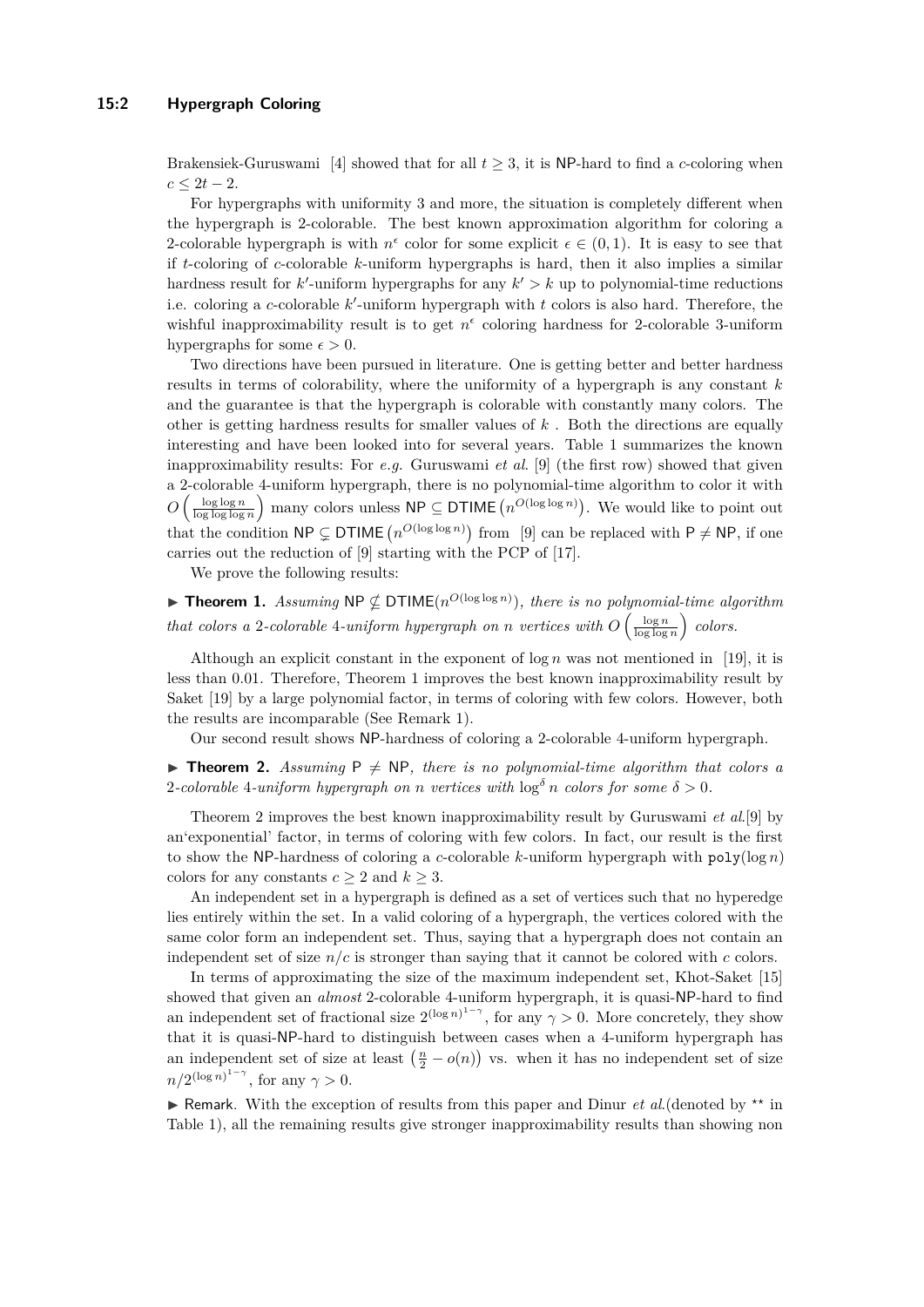#### **A. Bhangale 15:3**

|                                   | Completeness                                         | <b>Soundness</b>                                       | Assumption                                                                        |
|-----------------------------------|------------------------------------------------------|--------------------------------------------------------|-----------------------------------------------------------------------------------|
| Guruswami<br>et<br>al. [9, 17]    | 2-colorable<br>4-uniform<br>hypergraph               | $\Omega\left(\frac{\log\log n}{\log\log\log n}\right)$ | $P \neq NP$                                                                       |
| Khot $[12]$                       | $q$ -colorable 4-uniform hy-<br>pergraph, $q \geq 5$ | $(\log n)^{cq}$<br>for<br>some $c > 0$                 | $NP \nsubseteq$ DTIME $(n^{(\log n)^{O(1)}})$                                     |
| Khot $[13]$                       | 3-colorable 3-uniform hy-<br>pergraph                | $(\log \log n)^{1/9}$                                  | $\mathsf{NP} \nsubseteq \mathsf{DTIME}\left(n^{(\log n)^{O(1)}}\right)$           |
| **Dinur <i>et al.</i> [5]         | 2-colorable 3-uniform hy-<br>pergraph                | $\Omega(\sqrt[3]{\log \log n})$                        | $\textsf{NP}\nsubseteq\textsf{DTIME}\left(n^{(\log n)^{O(1)}}\right)$             |
| Saket $[19]$                      | 2-colorable<br>4-uniform<br>hypergraph               | $\Omega(\log^\delta n)$<br>for<br>$0 < \delta \ll 1$   | $\mathsf{NP}\nsubseteq\mathsf{DTIME}\left(n^{O(\log\log n)}\right)$               |
| Guruswami et al.                  | 2-colorable 8-uniform hy-<br>pergraph                |                                                        |                                                                                   |
| [8]                               | 4-colorable 4-uniform hy-<br>pergraph                | $2^{2^{\Omega(\sqrt{\log\log n})}}$                    | $\mathsf{NP}\nsubseteq\mathsf{DTIME}\left(n^{2^{O(\sqrt{\log\log n})}}\right)$    |
| Guruswami<br>et<br><i>al.</i> [8] | 3-colorable 3-uniform hy-<br>pergraph                | $2^{\Omega(\frac{\log \log n}{\log \log \log n})}$     | $NP \nsubseteq DTIME\left(n^{2^{O(\frac{\log \log n}{\log \log \log n})}}\right)$ |
| Khot-Saket [14]                   | 2-colorable 12-uniform hy-<br>pergraph               | $2^{(\log n)^{\Omega(1)}}$                             | $\overline{\mathsf{NP}\nsubseteq \mathsf{DTIME}\left(n^{(\log n)^{O(1)}}\right)}$ |
| Varma $[21]$                      | 2-colorable 8-uniform hy-<br>pergraph                |                                                        |                                                                                   |
|                                   | 4-colorable 4-uniform hy-<br>pergraph                | $2^{(\log n)^{\Omega(1)}}$                             | $\mathsf{NP} \nsubseteq \mathsf{DTIME}\left(n^{(\log n)^{O(1)}}\right)$           |
| **This paper                      | 2-colorable<br>4-uniform<br>hypergraph               | $\Omega\left(\frac{\log n}{\log \log n}\right)$        | $\mathsf{NP} \nsubseteq \mathsf{DTIME}\left(n^{O(\log \log n)}\right)$            |
| **This paper                      | 4-uniform<br>2-colorable<br>hypergraph               | $\Omega(\log^\delta n)$<br>for<br>$0 < \delta \ll 1$   | $P \neq NP$                                                                       |

<span id="page-2-0"></span>**Table 1** Known inapproximability results for hypergraph coloring (for <sup>\*\*</sup> see [Remark 1\)](#page-1-1).

*c*-colorability in *soundness*. Namely, they show it is hard to distinguish between cases when a hypergraph satisfies the property in the *completeness* column vs. when there does not exist an independent set of size at least 1*/s*, where *s* is the quantity in the *soundness* column.

#### **1.1 Proof Overview**

Our inapproximability result is obtained by constructing a *probabilistically checkable proof* where the locations are the vertices of a hypergraph and every check denotes a hyperedge of the hypergraph. Typically, the PCP is constructed by composing the so-called *outer verifier* with the *inner verifier*. Our starting point is a basic outer verifier that one gets from the PCP Theorem [\[6,](#page-9-10) [1,](#page-9-11) [2\]](#page-9-12), along with Raz's parallel repetition theorem [\[18\]](#page-10-5). We can view it as an instance of a *Label Cover*. A Label Cover instance consists of a bipartite graph  $G(U, V, E)$  where every edge is associated with a projection constraint  $\pi_e : [R] \to [L]$  (See section [2.1\)](#page-5-0). The inner verifier consists of encoding of labels of the vertices in a specific format and performing a test on the encoding.

A typical hardness of approximation result uses the *Long Code* encoding where the encoding of a *k* bit binary (or *q*-ary) string has an entry for every  $f: \{0,1\}^k \to \{0,1\}$  (or  $f: [q]^k \to [q]$  for  $q \ge 2$ ). This blows up a string of length *k* into a string of length  $2^{2^k}$ . Such an encoding is used in the construction of PCP by Guruswami *et al*. [\[9\]](#page-9-4) and they managed to show a  $\approx \log \log n$  lower bound on the inapproximability of coloring a 2-colorable 4-uniform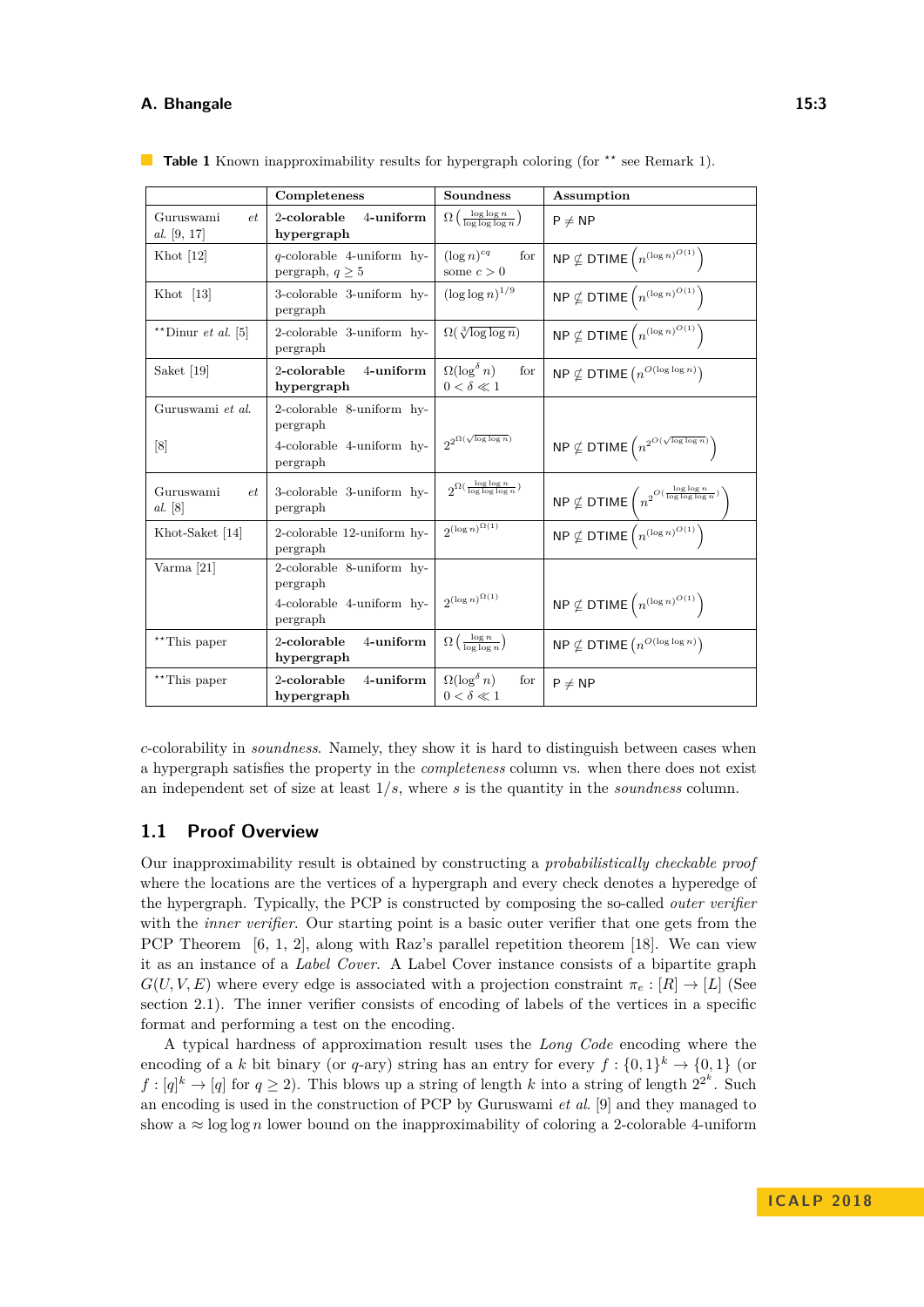#### **15:4 Hypergraph Coloring**

hypergraph. Khot [\[12\]](#page-9-5) used a different encoding based on *Split Code* to get the hardness of poly-logarithmic number of colors, but for *q*-colorable 4-uniform hypergraph where  $q > 5$ . Saket [\[19\]](#page-10-2) improved the result of Guruswami *et al*. [\[9\]](#page-9-4) and showed the inapproximability of coloring with  $O((\log n)^{\delta})$  colors for a very small constant  $0 < \delta \ll 1$ . Saket also used the Long Code encoding, but the hypergraph is formed using a different inner verifier compared to [\[9\]](#page-9-4). In a more recent series of works [\[8,](#page-9-8) [14,](#page-9-9) [21\]](#page-10-4), efficient encodings were designed based on so-called *Short Code* which was used to break the poly-logarithmic barrier. It is not clear how to use this Short Code encoding to prove better inapproximability for 2-colorable 4-uniform hypergraphs. In all the previous constructions of PCPs based on Short Code, either the alphabet size is at least 3 (the guarantee on the hypergraph colorability in the completeness case) or the number of queries (the uniformity of the constructed hypergraph) is at least 6 if the alphabet size is restricted to 2 (See Table [1\)](#page-2-0).

Our reduction is along the lines of the reduction in [\[5\]](#page-9-7) which showed that coloring a 2-colorable 3-uniform hypergraph with  $(\log \log n)^{1/3}$  colors is quasi-NP-hard. We give a very brief outline of their reduction first: This reduction also encodes a label in the outer verifier with a (rather large) subset of the Long Code encoding of size  $2^{2^k-poly(k)}$ . They were able to construct a PCP over a binary alphabet which only queries 3 bits, giving the hardness for the above mentioned coloring problem. The encoding consists of all the locations in the Long Code encoding which correspond to a *slice* of  $\{0,1\}^{2^k}$  of hamming weight *m*, where *m* is roughly  $2^k/2$ . The reduction crucially used two important properties of a specific graph, known as *Kneser graph*, on these locations. The first is that the chromatic number of the graph is *large* and the second is that in all the colorings of this graph with strictly fewer colors than the chromatic number, there is a *large* color class containing a monochromatic edge. The reduction also needed a multi-layered version of Label Cover, which gives the hardness of  $(\log \log n)^{1/3}$  colors based on  $\mathsf{NP} \nsubseteq \mathsf{DTIME}(n^{(\log n)^{O(1)}})$ .

In our construction of the PCP, we start with a basic outer verifier and use a very short encoding of the labels of the outer verifier. More specifically, to get an inapproximability of *c*-colorability, we use an encoding of size roughly  $2^{kc}$ , which is much shorter than the Long Code encoding  $2^{2^k}$  or the encoding used in [\[5\]](#page-9-7) for  $c \ll 2^k$ . This short encoding is the reason for improvement in the inapproximability. Of course, the whole analysis needs to work for such a short encoding. For the analysis to work, we need to query one more bit from the composed PCP, giving a hardness result for 4-uniform hypergraphs.

The subset of locations in the Long Code that we use corresponds to the vertex set of the *Schrijver graph* (See section [2.2](#page-5-1) for the definition). It has much fewer number of vertices than the Kneser graph on the same slice. Moreover, the Schrijver graph also has a property that its chromatic number is large. Unfortunately, it is known to be a *vertex-critical graph* <sup>[2](#page-3-0)</sup>. Thus, the property analogous to the second property of the Kneser graph mentioned previously no longer holds for the Schrijver graph. However, if we are allowed to query one more bit, then given an efficient coloring of the constructed 4-uniform hypergraph, it is possible to list-decode, from the coloring, a small list of possible labelings to the vertices of the outer verifier. The structure of the hyperedges in our 4-uniform hypergraph ensures that the lists are *consistent* with each other i.e. there is a way to assign labels to the vertices of the Label Cover instance from the list, which satisfies many constraints of the Label Cover instance.

<span id="page-3-0"></span><sup>2</sup> A vertex-critical graph is a graph *G* in which every vertex is a critical element, that is, if its deletion decreases the chromatic number of *G*.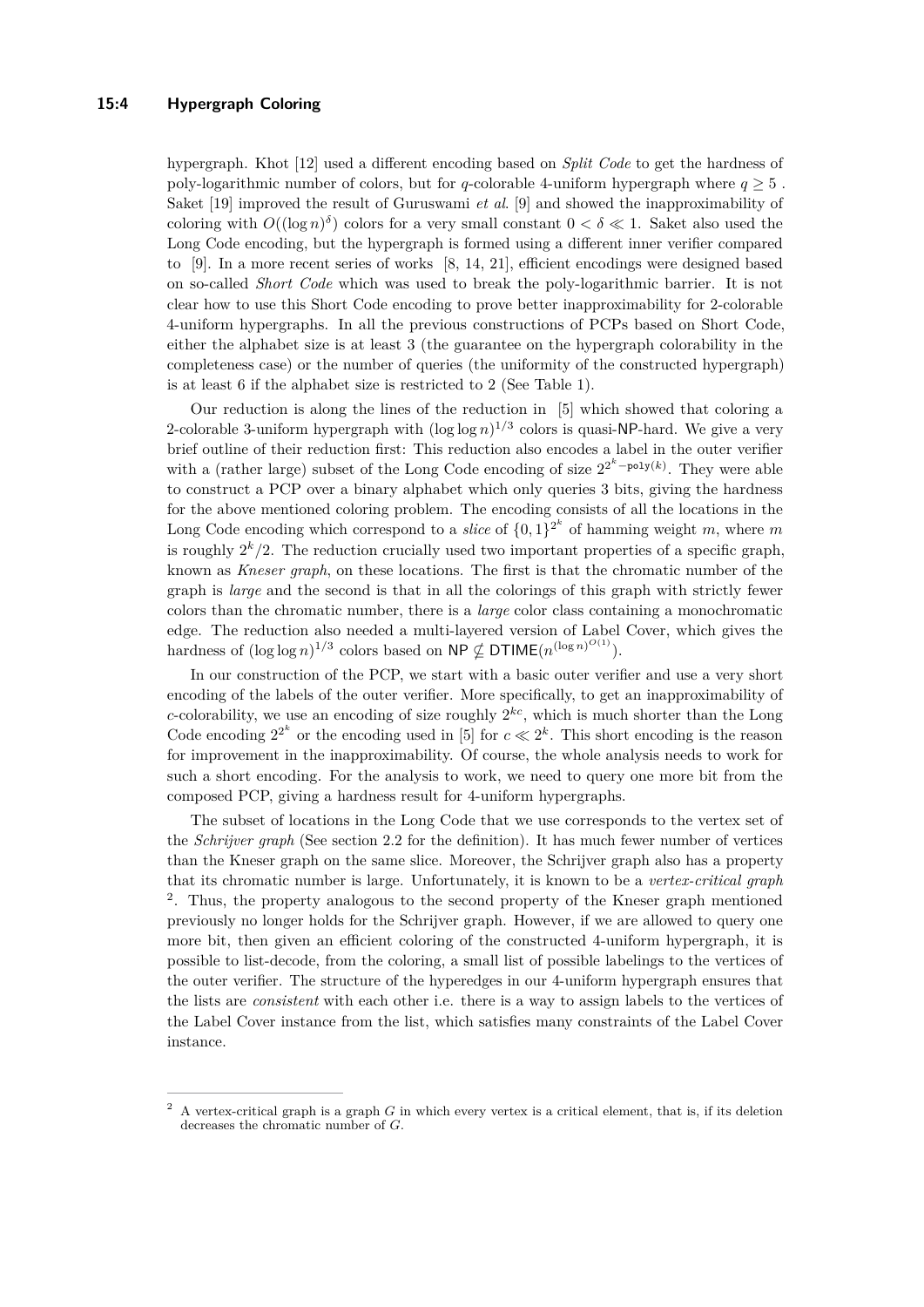#### **A. Bhangale 15:5**

### **log***<sup>δ</sup> n* **NP-hardness**

As highlighted earlier, the size of the encoding we use is  $2^{kc}$  and if we start with the NPhardness of the Label Cover given by [\[17\]](#page-10-1), which has better parameters in the subconstant soundness regime, we can run the whole reduction in polynomial-time if we set  $c = \log^{\delta} n$ for small enough  $\delta > 0$ . Therefore, we get the required inapproximability result proving [Theorem 2.](#page-1-1)

#### $\Omega$   $\Big(\frac{\log n}{\log \log n}\Big)$ **log log** *n quasi***-NP-hardness**

The soundness parameter of the Label Cover instance given by [\[17\]](#page-10-1) has an *inverse exponential* dependence on the alphabet size of the instance (See [Theorem 5\)](#page-5-2). To get the improved  $\log^{1-o(1)} n$  coloring hardness, we start with the usual Label Cover instance derived from the combination of the PCP Theorem and the parallel repetition theorem. In this case, there is an *inverse polynomial* dependence on the soundness parameter and the alphabet size which enables us to prove a better hardness factor. One drawback of using this Label Cover instance is that the instance size grows polynomially with the number of parallel repetitions. More concretely, an instance of size *n* becomes an instance of size  $n^{O(r)}$  with *r* repetitions. Thus, it restricts us to assume  $\text{NP} \not\subseteq \text{DTIME}(n^{O(\log \log n)})$  instead of  $\text{P} \neq \text{NP}$ , as we need  $r = \Omega(\log \log n)$  repetitions.

## **1.2 log***<sup>δ</sup> n* **NP-hardness via Independent set analysis?**

We discuss here informally why the previous approaches could not reach  $poly(\log n)$  factor NP-hardness for approximating hypergraph coloring. Since all the previous approaches (except [\[5\]](#page-9-7)) get the inapproximability result by showing the hardness of approximating an independent set, we focus on those works here. To get NP-hardness of poly(log *n*)-coloring by showing the NP-hardness of approximating an independent set by 1*/*poly(log *n*) factor, usually the soundness of the outer verifier (or the Label Cover instance) that one needs is at most  $1/poly(\log n)$ . The outer verifier of [\[17\]](#page-10-1) has an exponential dependence on the label set size and the inverse of the soundness parameter. Thus, the label set size which is required for such reductions is at least  $2^{poly(\log n)}$ . The analysis of [\[8\]](#page-9-8) uses the Short Code encoding where the degree is  $\omega(1)$ . Therefore, the blowup in the reduction size is  $2^{\text{poly}(\log n)^{\omega(1)}}$ , which is super polynomial.

One can use a Short Code encoding where the degree is constant so that the blow-up is limited to  $2^{poly(\log n)^{O(1)}}$ . [\[14\]](#page-9-9) used a Quadratic Code where the degree is 2. One can possibly use the Quadratic Code encoding or Short Code encoding of constant degree and get a hypergraph of polynomial size starting with a Label Cover instance with  $1/poly(\log n)$ soundness. Unfortunately, the analysis of [\[14\]](#page-9-9) crucially needed an outer verifier with certain properties. It is not yet known how to get a Label Cover instance by a *polynomial-time reduction* starting from a 3SAT instance, with similar properties that were needed in [\[14\]](#page-9-9) and with  $1/\text{poly}(\log n)$  soundness (the latter was done in [\[17\]](#page-10-1)).

#### **2 Preliminaries**

We denote a set  $\{1, 2, \ldots, n\}$  by [*n*]. Bold face letters  $\bf{a}, \bf{b}, \bf{c} \ldots$  are used to denote strings and subscripts are used to denote the elements at the respective locations in a string. By an abuse of notation, we will use  $\mathbf{a} \in \{0,1\}^n$  as a binary string of length *n* as well as a subset of  $[n]$  given by  $\{i \in [n] \mid \mathbf{a}_i = 1\}$ . We will denote by  $2^{[n]}$  the set of all subsets of  $[n]$  and by  $\binom{[n]}{k}$  the set of all subsets of  $[n]$  of size *k*. We denote the quantity  $O(n^k)$ , where  $k \in \mathbb{R}^+$  by  $poly(n)$ .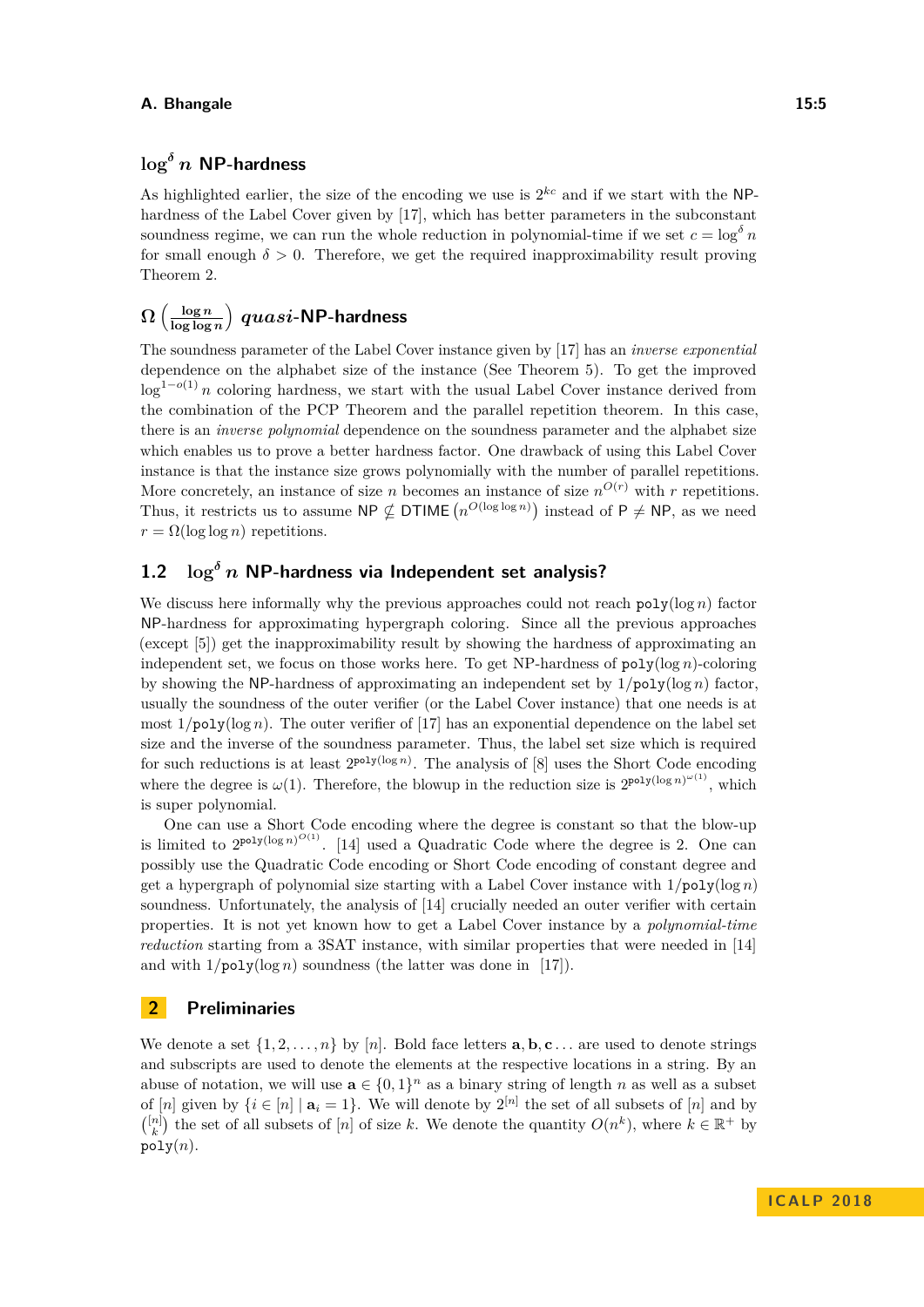#### <span id="page-5-0"></span>**2.1 Label Cover**

Now, we define a Label Cover instance which is the starting point of our reduction.

**Definition 3** (Label Cover). A Label Cover instance  $\mathcal{L} = (U, V, E, [R], [L], \phi)$  consists of a bi-regular bipartite graph on *two* sets of variables  $U \cup V$ . The range of variables in *U* is denoted by  $[R]$  and that in *V* by  $[L]$ . Every  $(x, y) \in E$ , has a constraint  $\phi_{x \to y} : [R] \to [L]$ . Moreover, every constraint between a pair of variables is a projection constraint i.e. a labeling to *x* uniquely defines a labeling to *y* that satisfies the constraint  $\phi_{x\to y}$ .

For brevity, we say  $x \sim y$ , or '*x* is a neighbor of *y*' if  $\phi_{x \to y} \in \phi$ . We say that a Label Cover instance is  $\epsilon$ -satisfiable, if there exists a labeling to the variables which satisfies at least  $\epsilon$  fraction of the constraints between  $U$  and  $V$ .

We have the following NP-hardness result which follows from the PCP Theorem  $[6, 1, 2]$  $[6, 1, 2]$  $[6, 1, 2]$  $[6, 1, 2]$  $[6, 1, 2]$ along with Raz's parallel repetition theorem [\[18\]](#page-10-5).

<span id="page-5-3"></span>**► Theorem 4.** For any parameter  $l \in \mathbb{N}$ , there exists a reduction from a 3-SAT instance of size *n* to a Label Cover instance with  $n^{O(\ell)}$  variables over a range of size  $2^{O(\ell)}$ . The Label *Cover instance has the following completeness and soundness conditions:*

- *If the* 3*-SAT instance is satisfiable, then there exists an assignment to the Label Cover instance that satisfies all the constraints.*
- ÷. *If the* 3*-SAT instance is not satisfiable, then every assignment to the Label Cover instance* satisfies at most  $2^{-\Omega(\ell)}$  fraction of the constraints.

*Moreover, the reduction runs in time*  $n^{O(\ell)}$ .

For our NP-hardness result, we need the following reduction from a 3-SAT instance to a Label Cover instance by [\[17\]](#page-10-1), which gives better parameters for *subconstant soundness*.

<span id="page-5-2"></span>**Find 1 Find 1 5.** *There exist absolute constants*  $c', c'' > 1$  *such that for every n* and  $\epsilon > 0$  ( $\epsilon$ *can be any function of n), there exists a reduction from a* 3*-SAT instance of size n to a Label*

*Cover instance with*  $n^{1+o(1)} \cdot \left(\frac{1}{\epsilon}\right)^{c'}$  *variables over a range of size*  $2^{\left(\frac{1}{\epsilon}\right)^{c''}}$ *. The Label Cover instance has the following completeness and soundness conditions:*

- *If the* 3*-SAT instance is satisfiable, then there exists an assignment to the Label Cover* ÷. *instance that satisfies all the constraints.*
- *If the* 3*-SAT instance is not satisfiable, then every assignment to the Label Cover instance*  $\blacksquare$ satisfies at most  $\epsilon$  fraction of the constraints.

Moreover, the reduction runs in time  $\text{poly}(n, \frac{1}{\epsilon})$ .

#### <span id="page-5-1"></span>**2.2 Schrijver Graphs**

In this section, we define a Schrijver graph of order  $n, k$ , denoted by  $SG(n, k)$ , where  $n \geq 3, k < n$  and  $n - k$  is even, which we use as a gadget in our reduction. The vertex set of this Schrijver graph, denoted by  $V_{SG}(n, k)$ , is a subset of  $\{0, 1\}^n$ . An element  $\mathbf{a} \in \{0, 1\}^n$ belongs to  $V_{SG}(n, k)$  iff

**1.** The hamming weight of **a** is  $\frac{n-k}{2}$ .

**2.** There exists no  $i \in [n]$  such that both  $\mathbf{a}_i = 1$  and  $\mathbf{a}_{(i+1) \mod (n+1)} = 1$ .

In other words, if we denote a cycle graph on  $\{1, 2, \ldots, n\}$  by  $C_n$ , then the vertex set *V*(*n, k*) corresponds to all independent sets in  $C_n$  of size  $\frac{n-k}{2}$ . The edge set of  $SG(n, k)$  is as follows:

$$
E_{SG}(n,k) = \{(\mathbf{a}, \mathbf{b}) \mid \mathbf{a} \cap \mathbf{b} = \emptyset\}.
$$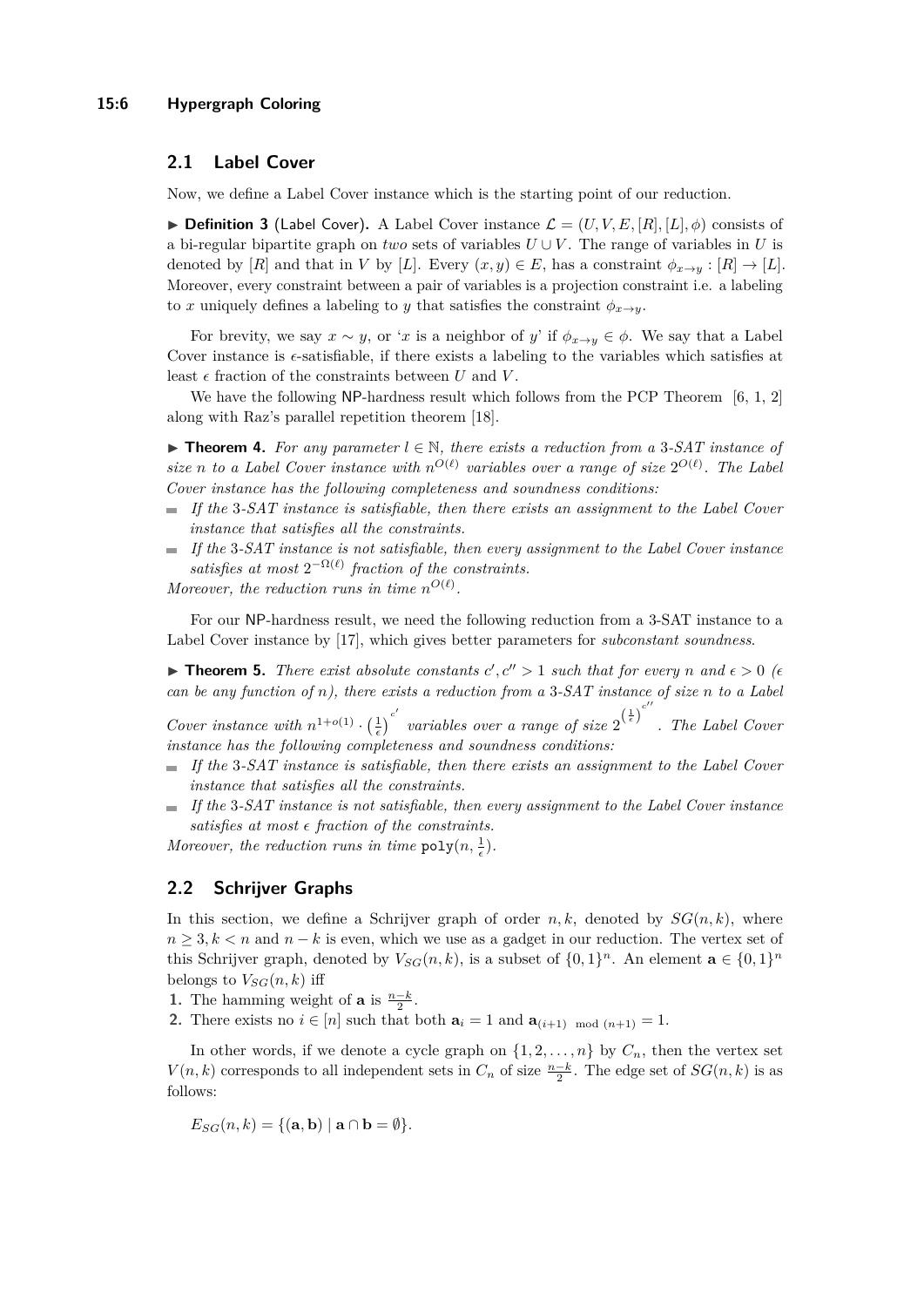<span id="page-6-0"></span>**Vertices**  $\mathcal{V}$ . Each vertex  $x \in U$  in the Label Cover instance  $\mathcal{L}$  is replaced by a cloud of size  $|V_{SG}(R, k)|$  denoted by  $C[x] := x \times V_{SG}(R, k)$ . We refer to a vertex from the cloud *C*[*x*] by a pair  $(x, \mathbf{a})$ , where  $\mathbf{a} \in V_{SG}(R, k)$ . The vertex set of the hypergraph  $\mathcal H$  is given by

 $V = \bigcup_{x \in U} C[x]$ .

**Hyperedges**  $\mathcal{E}$ . The hyperedges of  $\mathcal{H}$  are given by sets  $\{(x, \mathbf{a}), (x, \mathbf{b}), (y, \mathbf{c}), (y, \mathbf{d})\}$ such that the following conditions hold:

- **1.** There exists a common neighbor  $z$  of  $x$  and  $y$  in  $V$ .
- 2. For every  $\alpha, \beta \in [R]$  such that  $\phi_{x \to z}(\alpha) = \phi_{y \to z}(\beta)$ ,  $\{a_{\alpha}, b_{\alpha}, c_{\beta}, d_{\beta}\}\$  are not all the same i.e.  $|\{\mathbf{a}_{\alpha}, \mathbf{b}_{\alpha}, \mathbf{c}_{\beta}, \mathbf{d}_{\beta}\}| = 2$ .
- **Figure 1** Reduction to a 4-uniform hypergraph  $\mathcal{H}(\mathcal{V}, \mathcal{E})$

In other words, **a** ∼ **b** in *SG*(*n, k*) iff their supports are disjoint.

We need two properties of the Schrijver graph  $SG(n, k)$ , first of which is easy to prove.

▶ Claim 6 ([\[5\]](#page-9-7)).  $|V_{SG}(n, k)| \leq {n \choose k}$ .

**Proof.** Map every vertex  $\mathbf{x} \in V_{SG}(n,k)$  to  $\tilde{\mathbf{x}} \in \{0,1\}^n$  by setting  $\tilde{\mathbf{x}}_i = \tilde{\mathbf{x}}_{i+1 \mod (n+1)} = 1$ iff  $\mathbf{x}_i = 1$  and rest of the coordinates to 0. Clearly, this is an injective map from  $V_{SG}(n, k)$ to the set  $\binom{[n]}{n-k}$ . J

The second property of  $SG(n, k)$  is its chromatic number. The following theorem from [\[20\]](#page-10-6) gives the exact chromatic number of  $SG(n, k)$  which builds on the beautiful proofs by Lovász [\[16\]](#page-10-7) and Bárány [\[3\]](#page-9-13).

<span id="page-6-1"></span> $\blacktriangleright$  **Theorem 7** ([\[20\]](#page-10-6)). The chromatic number of  $SG(n, k)$  is  $k + 2$ .

### **3 Main Reduction**

We give a reduction from a Label Cover instance  $\mathcal{L} = (U, V, E, [R], [L], \phi)$  with a parameter  $R > L$  and a parameter k, both of which we will set later, to a 4-uniform hypergraph  $\mathcal{H}(\mathcal{V}, \mathcal{E})$ . We also assume that  $R - k$  is even. The reduction is given in Figure [1.](#page-6-0)

The completeness is easy to prove:

► Lemma 8 (Completeness). If the Label Cover instance is satisfiable then the hypergraph H *is* 2*-colorable.*

**Proof.** Let  $A: U \cup V \rightarrow [R] \cup [L]$  be the perfectly satisfiable labeling to the Label Cover instance L. The 2-coloring of the hypergraph H is given by assigning a vertex  $(x, \mathbf{a}) \in C[x]$ with a color  $\mathbf{a}_{A(x)}$ . We show that this is a valid 2-coloring of  $H$ . Suppose not, in which case, there exists a monochromatic hyperedge. Let that hyperedge be  $\{(x, \mathbf{a}), (x, \mathbf{b}), (y, \mathbf{c}), (y, \mathbf{d})\}$ . Let *z* be the common neighbor responsible for adding this edge. It must be that  $\phi_{x\to z}(A(x)) \neq$  $\phi_{y\to z}(A(y))$  and hence *A* is not a perfectly satisfiable assignment, which is a contradiction.

We now show the soundness of the reduction.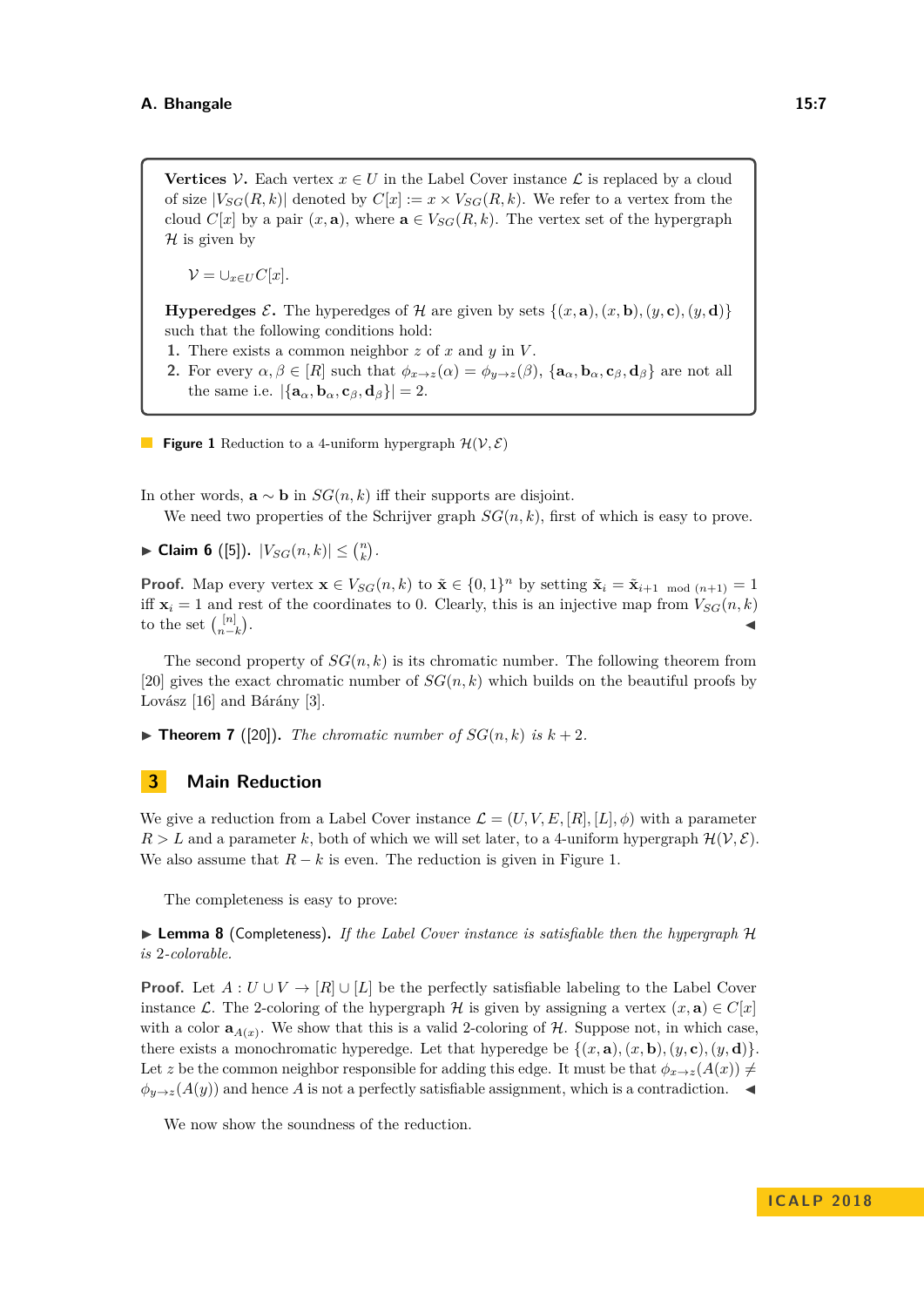#### **15:8 Hypergraph Coloring**

**Example 1** (Soundness). If the Label Cover instance is not  $\frac{1}{(k+1)k^2}$  satisfiable then the *hypergraph is not even k* + 1*-colorable.*

**Proof.** In this case, we show that if the hypergraph is  $(k + 1)$ -colorable, then there exists a labeling to the Label Cover instance that satisfies at least  $\frac{1}{(k+1)k^2}$  fraction of the constraints between the two layers *U* and *V* .

Suppose the hypergraph is  $(k + 1)$ -colorable. Fix a  $k + 1$  coloring  $\chi$  of the hypergraph. Consider the Schrijver Graph  $SG(R, k)$  defined on the cloud  $C[x]$  where  $x \in U$ . By [Theorem 7,](#page-6-1) there exists a monochromatic edge i.e  $\chi((x, \mathbf{a})) = \chi((x, \mathbf{b}))$  where  $(\mathbf{a}, \mathbf{b}) \in E_{SG}(R, k)$ . Label a cloud  $C[x]$  (and hence the vertex *x*)  $c \in [k+1]$  if that edge is *c*-colored (breaking ties arbitrarily). Out of |*U*| vertices, there exists at least  $1/(k+1)$  fraction of the vertices with the same color. Let that color be  $c'$ .

From now on, we denote the  $c'$  colored vertices of  $U$  by  $U'$ . We know from the bi-regularity of the Label Cover instance that the total number of constraints between  $U'$  and  $V$  is at least  $\frac{1}{k+1}$  fraction of the constraints between layers *U* and *V*. Thus, if we show that we can satisfy at least  $\frac{1}{k^2}$  fraction of the constraints between *U'* and *V*, then we are done. This will satisfy  $\frac{1}{(k+1)k^2}$  fraction of the constraints between layers *U* and *V*.

#### **List-Labeling**

We define the list-labeling A to the vertices in  $U'$  as follows: For  $x \in U'$ , in the induced Schrijver Graph on  $C[x]$ , there exists a monochromatic edge with color  $c'$ . Let that edge be  $\{(x, \mathbf{a}), (x, \mathbf{b})\}.$  Let  $A(x) = [R] \setminus (\mathbf{a} \cup \mathbf{b}).$ 

<span id="page-7-2"></span> $\blacktriangleright$  Observation 10. For every  $x \in U'$ ,  $|A(x)| = k$ .

We need a simple fact as follows:

<span id="page-7-1"></span>► **Fact 11.** For every pairwise intersecting family  $\mathcal{F} \subseteq \binom{[n]}{k}$ , there exists  $i \in [n]$  which is *present in at least* 1*/k fraction of the sets in* F*.*

**Proof.** Suppose not. Consider  $A = \{a_1, a_2, \ldots, a_k\} \in \mathcal{F}$  and the sub-families  $A_i = \{A' \in \mathcal{F} \mid a_i \in \mathcal{F} \}$  $\mathcal{F} \mid a_i \in A'$  for  $i \in [k]$ . By assumption, we have  $|\mathcal{A}_i| < |\mathcal{F}|/k$ . By the union bound,  $|∪<sub>i</sub>A| \leq ∑<sub>i</sub> |\mathcal{A}<sub>i</sub>| < |\mathcal{F}|$ . Thus, there exists  $B \in \mathcal{F} \setminus (\cup_i \mathcal{A}_i)$  and  $A \cap B = \emptyset$ , a contradiction.  $\blacktriangleleft$ 

The following two claims finish the proof.

<span id="page-7-0"></span>▶ **Claim 12.** *For every*  $x, y \in U'$  *that have a common neighbor*  $z$  *in*  $V$ *,* 

 $\phi_{x\to z}(A(x)) \cap \phi_{y\to z}(A(y)) \neq \emptyset$ .

**Proof.** For contradiction, suppose there exist  $x, y \in U'$  and a common neighbor *z* such that  $\phi_{x\to z}(A(x)) \cap \phi_{y\to z}(A(y)) = \emptyset$ . Let  $\{(x, \mathbf{a}), (x, \mathbf{b})\}$  and  $\{(y, \mathbf{c}), (y, \mathbf{d})\}$  be the monochromatic *c*<sup>-</sup>colored edges that were used to define *A* on *x* and *y* respectively. Since,  $\phi_{x\to z}(A(x))$  ∩  $\phi_{y\to z}(A(y)) = \emptyset$ , we know that  $\phi_{x\to z}([R] \setminus (a \cup b))$  and  $\phi_{y\to z}([R] \setminus (c \cup d))$  are disjoint. This means that for every  $\alpha, \beta \in [R]$  such that  $\phi_{x\to z}(\alpha) = \phi_{y\to z}(\beta)$ , we have  $\mathbf{a}_{\alpha}, \mathbf{b}_{\alpha}, \mathbf{c}_{\beta}, \mathbf{d}_{\beta}$ , not all of which are 1 (this follows from  $\mathbf{a}_{\alpha}, \mathbf{b}_{\alpha}$  not both equal to 1 as they form an edge in the Schrijver graph  $SG(R, k)$ ). Also, not all of  $\mathbf{a}_{\alpha}, \mathbf{b}_{\alpha}, \mathbf{c}_{\beta}, \mathbf{d}_{\beta}$  are 0, since otherwise  $\alpha \in A(x)$ and  $\beta \in A(y)$  and hence  $\phi_{x\to y}(A(x)) \cap \phi_{y\to z}(A(y)) \neq \emptyset$ . Thus,  $\{(x, \mathbf{a}), (x, \mathbf{b}), (y, \mathbf{c}), (y, \mathbf{d})\}$ is a valid hyperedge in  $H$ , which is monochromatic with color  $c'$ . This contradicts the fact that  $\chi$  is a valid  $k + 1$  coloring of  $\mathcal{H}$ .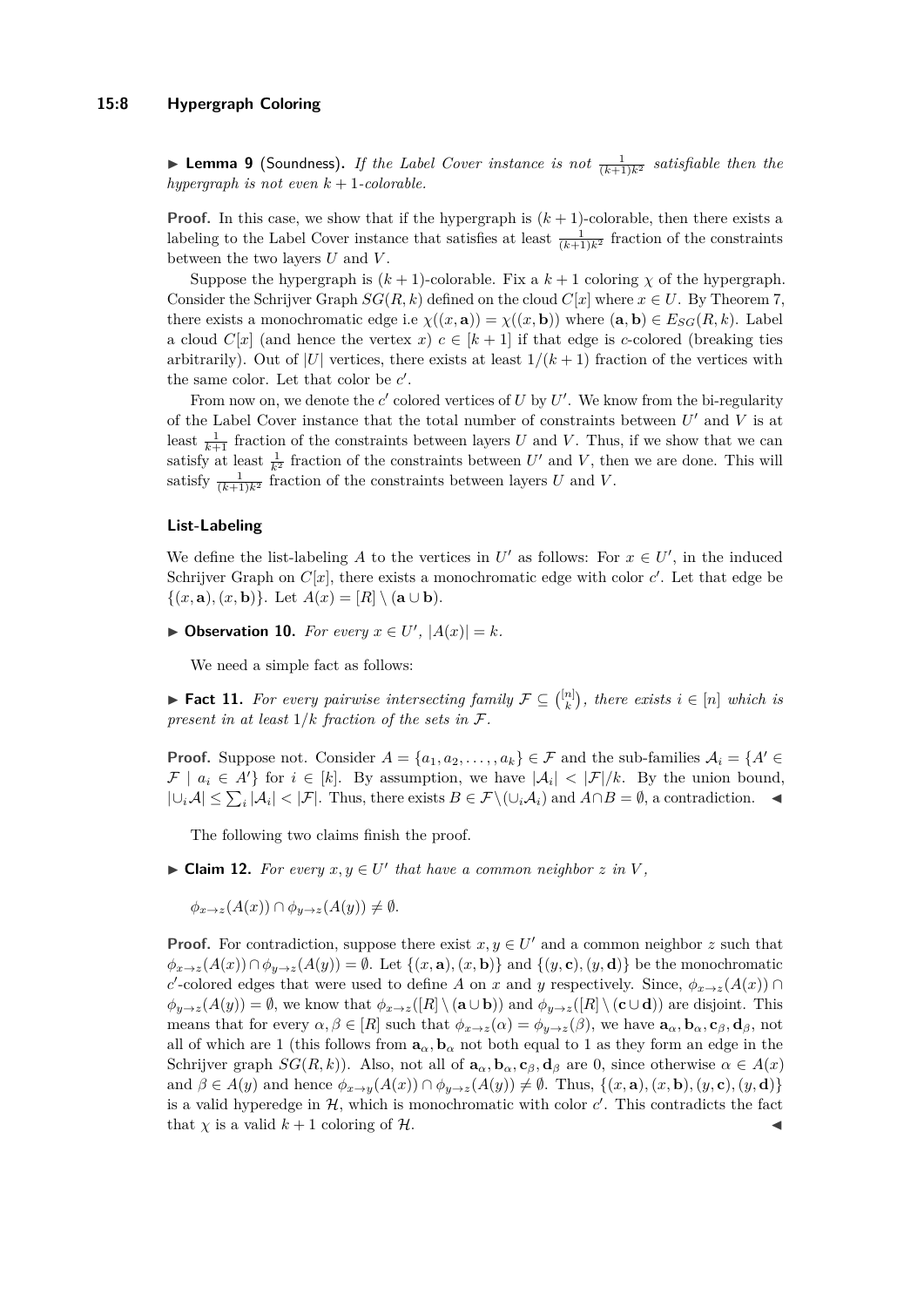Now, consider the following randomized labeling *B*:

$$
\forall z \in V, \qquad B(z) \leftarrow \arg \max_{i \in [L]} |\{x \mid (x \in U') \land (z \sim x) \land i \in \phi_{x \to z}(A(x))\}|
$$
  

$$
\forall x \in U', \qquad B(x) \leftarrow \text{ A uniformly random label from } A(x).
$$

In other words,  $B(z)$  for  $z \in V$  is a label  $i \in [L]$  which is the most common projection (w.r.t.  $\phi_{x\to z}$ ) of the labels *A*(*x*), where *x* ∼ *z* and *x* ∈ *U*'.

 $\blacktriangleright$  **Claim 13.** *The randomized labeling B satisfies at least*  $\frac{1}{k^2}$  *fraction of the constraints between U* <sup>0</sup> *and V in expectation.*

**Proof.** Fix  $z \in V$  and let  $X = \{x_1, x_2, \ldots, x_t\}$  be the neighbors of  $z$  in  $U'$  which satisfy  $B(z) \in \phi_{x_i \to z}(A(x_i))$ . Thus, *X* constitutes at least  $1/k$  fraction of *z*'s neighbors in *U* using [Claim 12](#page-7-0) and [Fact 11.](#page-7-1) The edge  $(x_i, z)$  is satisfied by the labeling  $(B(x_i), B(z))$  with probability  $1/|A(x_i)| = 1/k$  using [Observation 10.](#page-7-2) Thus, in expectation, the randomized labeling satisfies at least  $1/k^2$  fraction of the constraints between *z* and *U'*. Finally, by linearity of expectation, *B* satisfies at least  $1/k^2$  fraction of the constraints between  $U'$ and  $V$ .

Thus, the partial labeling *B* satisfies at least  $\frac{1}{(k+1)k^2}$  fraction of the constraints between  $U$  and  $V$  in expectation.

#### **3.1 Setting of parameters**

**Proof of [Theorem 1:](#page-1-0)** Starting with a 3-SAT instance of size *n*, we first reduce it to a Label Cover instance given by [Theorem 4](#page-5-3) with parameter  $\ell = c_0 \log \log n$  for a large constant  $c_0 > 1$ , so that the soundness of the Label Cover instance is  $2^{-\Omega(\ell)} \ll \Omega(\log^{-3} n)$ . We will set  $k =$ log *n*. Thus, the number of vertices in the hypergraph  $\mathcal{H}$  is  $N = n^{O(\ell)} \cdot 2^{O(\ell) \cdot k} = n^{O(\log \log n)}$ and the reduction runs in time  $n^{O(\log \log n)}$ . Therefore, assuming NP  $\nsubseteq$  DTIME $(n^{O(\log \log n)}),$ there is no polynomial-time algorithm to color a 2-colorable 4-uniform hypergraph on *N* vertices with  $O\left(\frac{\log N}{\log \log N}\right)$  $\epsilon$ olors.

**Proof of [Theorem 2:](#page-1-1)** Starting with a 3-SAT instance of size *n*, we first reduce it to a Label Cover instance given by [Theorem 5](#page-5-2) with parameter  $\epsilon = (\log n)^{-4\delta}$  for a sufficiently small constant  $\delta > 0$ . Thus, the soundness of the Label Cover instance is  $(\log n)^{-4\delta}$ , the alphabet size is  $|\Sigma| = 2^{(\log n)^{c'\delta}}$  and the size of the Label Cover instance is  $n^{1+o(1)} \cdot (\log n)^{c''\delta}$  for some absolute constants  $c', c'' > 1$ . We will set  $k = (\log n)^{\delta}$ . Thus, the number of vertices in the hypergraph  $\mathcal H$  is  $N \leq n^{1+o(1)} \cdot (\log n)^{c''\delta} \cdot |\Sigma|^k = n^{1+o(1)} \cdot (\log n)^{c''\delta} \cdot 2^{(\log n)^{4c'\delta+\delta}} = n^{1+o(1)}$ for small enough *δ*. Also, the overall reduction starting from an instance of 3-SAT of size *n* runs in time  $poly(n)$ . Therefore, it is NP-hard to color a 2-colorable 4-uniform hypergraph on *N* vertices with  $\log^{\delta} N$  colors for some  $\delta > 0$ .

#### **4 Conclusion**

Long Code has been used extensively to prove inapproximability results. Many inapproximability results benefit from *puncturing*/*derandomization* of the Long Code constructions. Most of them are algebraic in nature *e.g.* Hadamard code, Split code, Short code etc. We made an attempt to find a puncturing of the Long Code which is more combinatorial in nature. We believe that such combinatorial puncturings might find new applications in the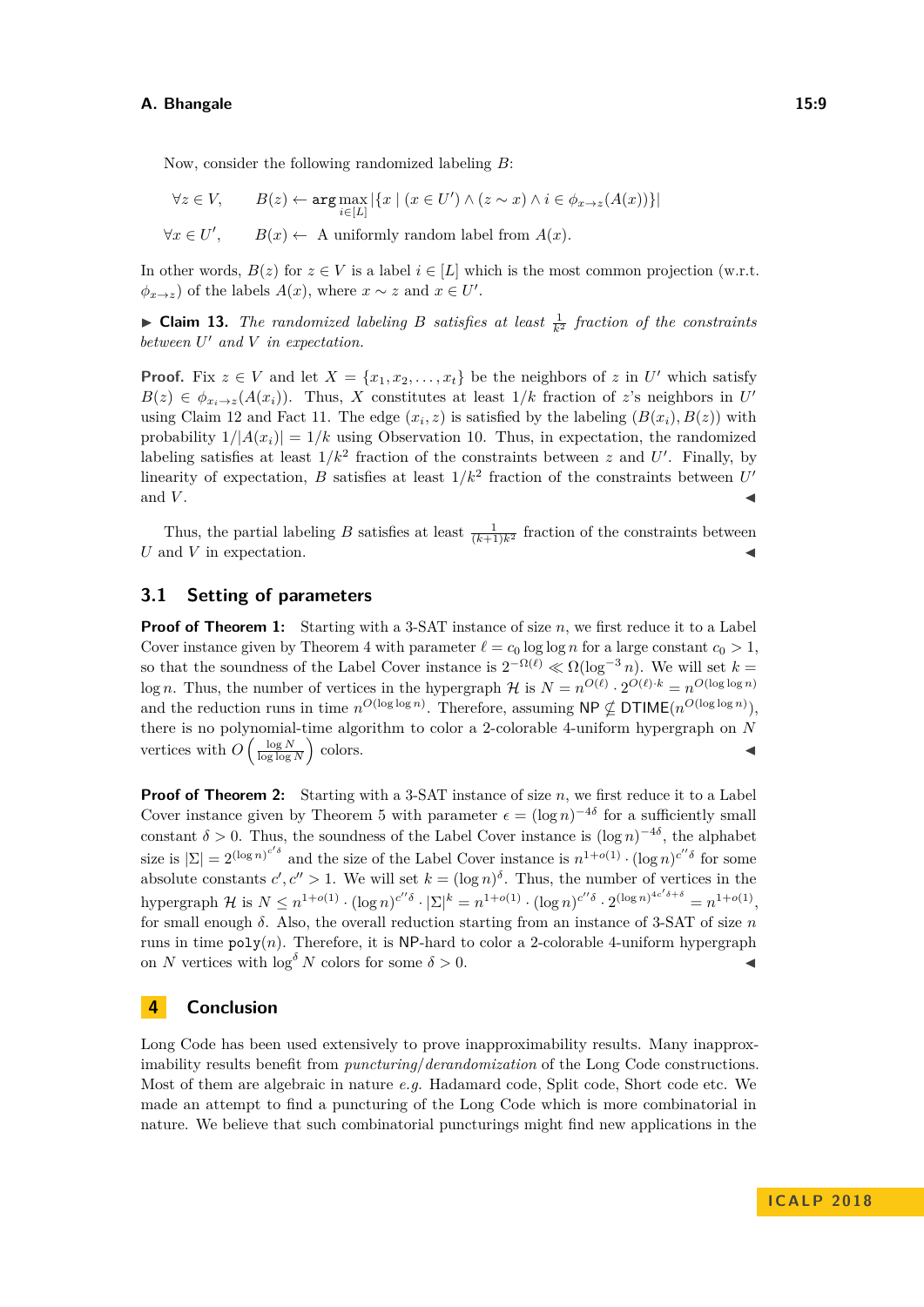hardness of approximation as well as in other areas which use the Long Code or similar objects.

We conclude with a couple of obvious interesting open problems:

- **1.** Can we show that coloring a 2-colorable 3-uniform hypergraph with  $\omega(\log \log n)$  colors is NP-hard, or even *quasi*-NP-hard?
- **2.** Can we go beyond poly(log *n*) coloring NP-hardness factor for coloring a *c*-colorable *k*-uniform hypergraph for some constants  $c \geq 2$  and  $k \geq 3$ ?

#### **References**

- <span id="page-9-11"></span>**1** Sanjeev Arora, Carsten Lund, Rajeev Motwani, Madhu Sudan, and Mario Szegedy. Proof Verification and the Hardness of Approximation Problems. *J. ACM*, 45(3):501–555, 1998. (Preliminary version in *33rd FOCS*, 1992). [doi:10.1145/278298.278306](http://dx.doi.org/10.1145/278298.278306).
- <span id="page-9-12"></span>**2** Sanjeev Arora and Shmuel Safra. Probabilistic Checking of Proofs: A new characterization of NP. *JACM*, 45(1):70–122, 1998. (Preliminary version in *33rd FOCS*, 1992).
- <span id="page-9-13"></span>**3** J Bárány. A short proof of Kneser's conjecture. *Journal of Combinatorial Theory, Series A*, 25(3):325–326, 1978.
- <span id="page-9-3"></span>**4** Joshua Brakensiek and Venkatesan Guruswami. New hardness results for graph and hypergraph colorings. In *LIPIcs-Leibniz International Proceedings in Informatics*, volume 50. Schloss Dagstuhl-Leibniz-Zentrum fuer Informatik, 2016.
- <span id="page-9-7"></span>**5** I Dinur, O Regev, and C Smyth. The hardness of 3-uniform hypergraph coloring. In *Foundations of Computer Science, 2002. Proceedings. The 43rd Annual IEEE Symposium on*, pages 33–40. IEEE, 2002.
- <span id="page-9-10"></span>**6** Uriel Feige, Shafi Goldwasser, Laszlo Lovász, Shmuel Safra, and Mario Szegedy. Interactive proofs and the hardness of approximating cliques. *Journal of the ACM (JACM)*, 43(2):268– 292, 1996.
- <span id="page-9-0"></span>**7** Michael R Garey and David S Johnson. The complexity of near-optimal graph coloring. *Journal of the ACM (JACM)*, 23(1):43–49, 1976.
- <span id="page-9-8"></span>**8** Venkatesan Guruswami, Prahladh Harsha, Johan Håstad, Srikanth Srinivasan, and Girish Varma. Super-polylogarithmic Hypergraph Coloring Hardness via Low-degree Long Codes. In *Proceedings of the Forty-sixth Annual ACM Symposium on Theory of Computing*, STOC '14, pages 614–623, New York, NY, USA, 2014. ACM.
- <span id="page-9-4"></span>**9** Venkatesan Guruswami, Johan Håstad, and Madhu Sudan. Hardness of approximate hypergraph coloring. *SIAM Journal on Computing*, 31(6):1663–1686, 2002.
- <span id="page-9-2"></span>**10** Venkatesan Guruswami and Sanjeev Khanna. On the hardness of 4-coloring a 3-colorable graph. *SIAM Journal on Discrete Mathematics*, 18(1):30–40, 2004.
- <span id="page-9-1"></span>**11** Sanjeev Khanna, Nathan Linial, and Shmuel Safra. On the hardness of approximating the chromatic number. In *Theory and Computing Systems, 1993., Proceedings of the 2nd Israel Symposium on the*, pages 250–260. IEEE, 1993.
- <span id="page-9-5"></span>**12** Subhash Khot. Hardness results for approximate hypergraph coloring. In *Proceedings of the thiry-fourth annual ACM symposium on Theory of computing*, pages 351–359. ACM, 2002.
- <span id="page-9-6"></span>**13** Subhash Khot. Hardness results for coloring 3-colorable 3-uniform hypergraphs. In *Foundations of Computer Science, 2002. Proceedings. The 43rd Annual IEEE Symposium on*, pages 23–32. IEEE, 2002.
- <span id="page-9-9"></span>**14** Subhash Khot and Rishi Saket. Hardness of Coloring 2-Colorable 12-Uniform Hypergraphs with exp (log<sup>s</sup>{Omega (1)} n) Colors. In *Foundations of Computer Science (FOCS), 2014 IEEE 55th Annual Symposium on*, pages 206–215. IEEE, 2014.